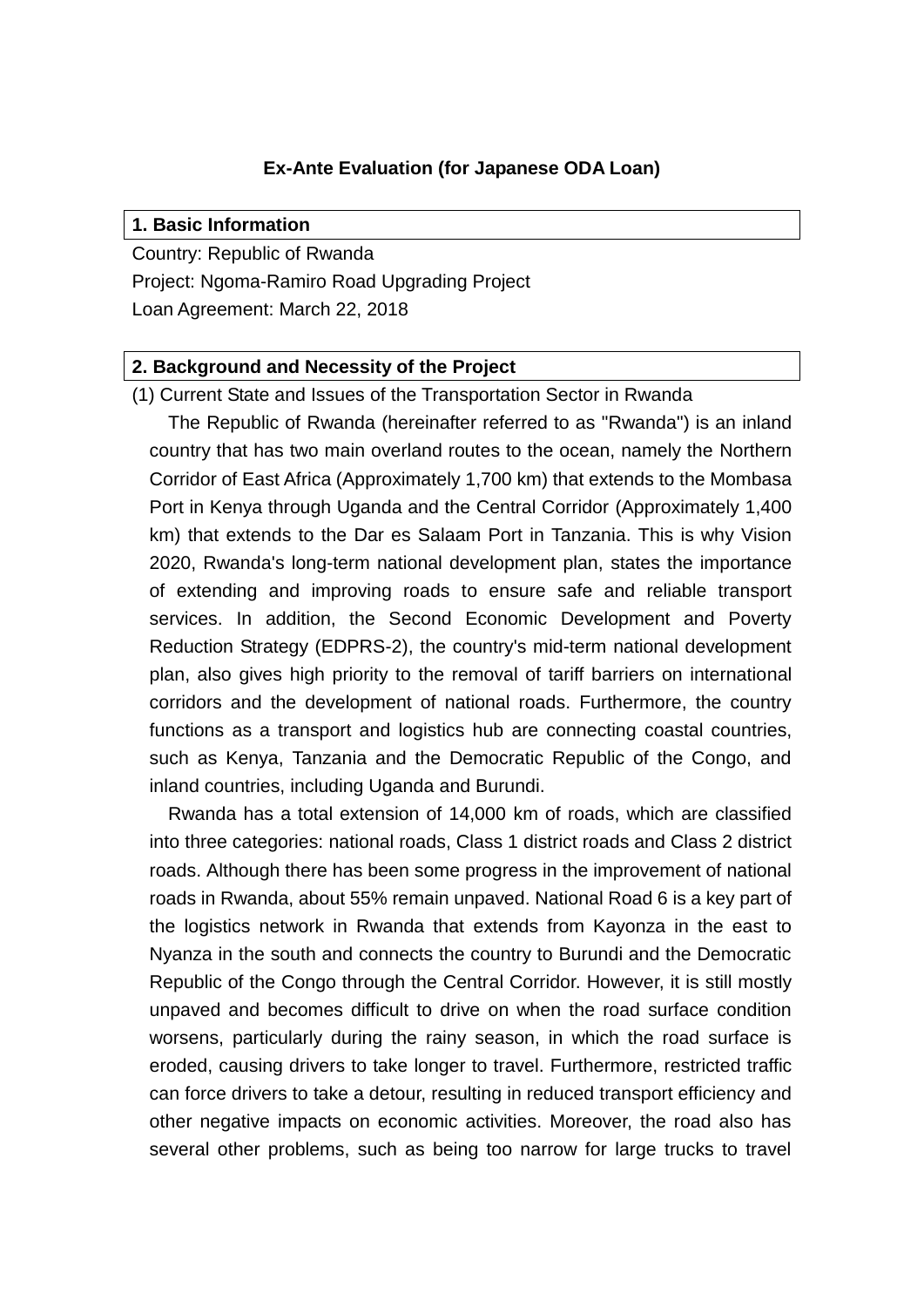safely.

Under such circumstances, vehicles bound for the capital city of Kigali, Burundi or the Democratic Republic of the Congo via the Northern Corridor of East Africa or the Central Corridor tend to find National Road 6 unstable and thus opt to travel on National Road 4, which extends from Kayonza to Kigali, using the route that goes southwards from Kigali on National Road 5 and leads to the road between Ramiro and Kibugabuga, which is financed by the World Bank (hereinafter referred to as "WB") at the moment, via Ramiro situated on the western end of the target road of the Project (Ngoma-Ramiro). However, National Road 4, which starts from Kigali, is subject to chronic traffic congestion, and can be cut off in the case of a natural disaster or other troubles, resulting in the two corridors becoming unusable. This is the reason that the Government of Rwanda aims to establish a more robust road network by improving and widening the target road of the Project, which is meant to be a way to achieve Vision 2020 and EDPRS-2.

Furthermore, the volume of traffic bound for Rwanda via the Central Corridor increased from 67 vehicles/day in 2009 to about 1,800 vehicles/day in 2014, as a result of the construction of the new bridge and One Stop Border Post facilities (hereinafter referred to as "OSBP facilities") for more efficient border procedures in Rusumo on the Rwanda-Tanzania border, which is part of the Central Corridor, implemented through the Project for Construction of Rusumo International Bridge and One Stop Border Post Facilities (completed in December 2014), a grant aid project by the Japanese Government. For Rwanda, the Central Corridor has advantages over the Northern Corridor of East Africa in terms of the number of borders to cross and distance to travel before reaching the ocean. As such, it is expected that the volume of traffic bound for Rwanda via the Central Corridor will continue to rise in the future (predicted to reach about 3,000 vehicles/day by 2019).

(2) Japan and JICA's Cooperation Policy towards the Transportation Sector in Rwanda and the Priority of the Project

Japan's Country Assistance Policy for the Republic of Rwanda (July 2017) identifies "economic infrastructure development" as one of the priority areas, and programs for the transportation sector as "transportation and trade facilitation programs." Moreover, according to JICA's Country Analysis Paper for the Republic of Rwanda (May 2015), it is important to develop and improve highways, bridges and other structures leading to international corridors, such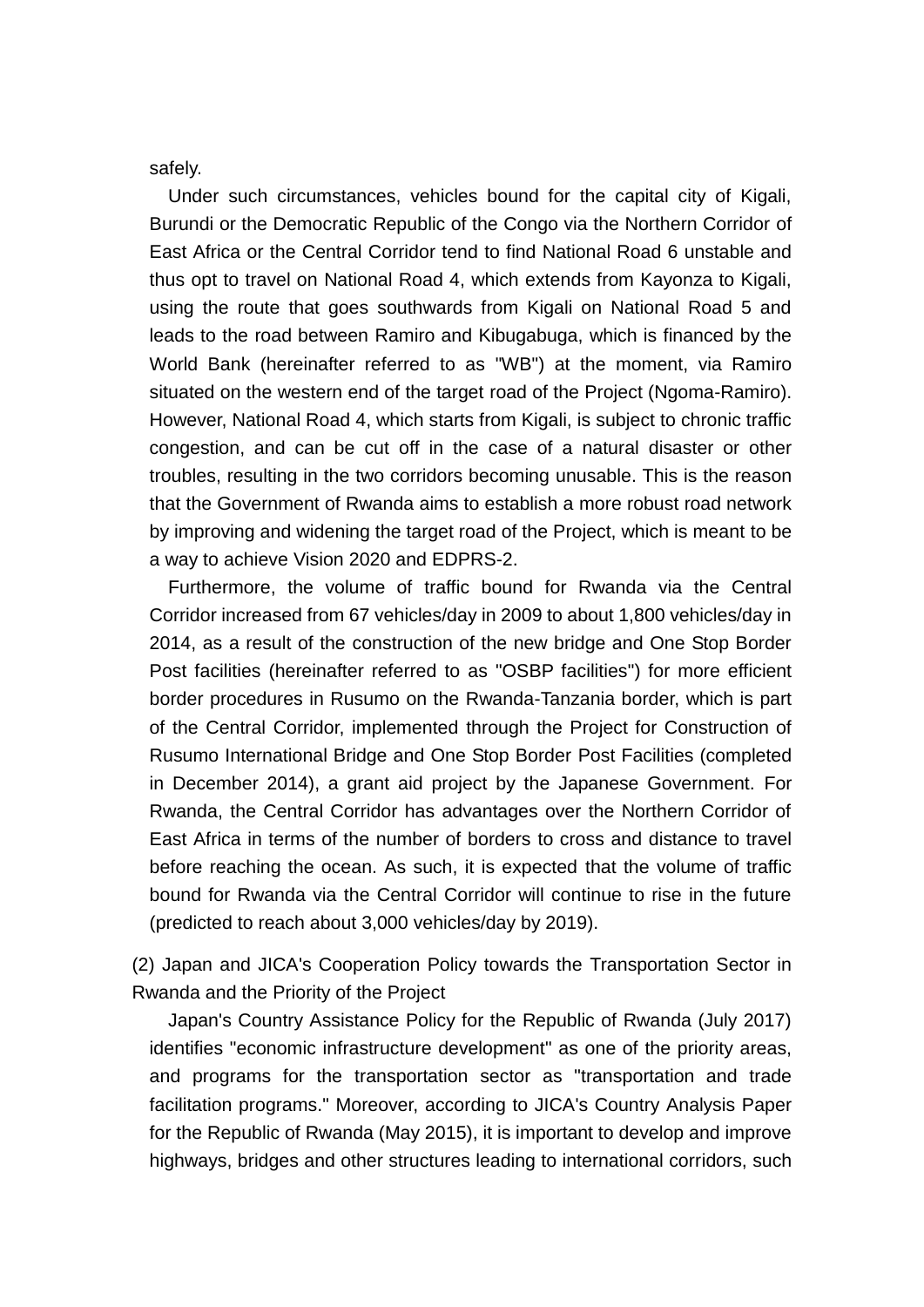as the Central Corridor that extends to Rwanda via Tanzania, and the Northern Corridor of East Africa that extends to Rwanda via Kenya and Uganda. The Project is in line with the above policy and analysis.

In the transportation sector, Japan has already implemented the Project for Construction of Rusumo International Bridge and One Stop Border Post Facilities (completed in December 2014), a grant aid project for the construction of an international bridge and OSBP facilities on the Rwanda-Tanzania border that is adjacent to the target road of the Project.

(3) Other Donors' Activity

Major development partners in the Rwandan transportation sector include the WB, African Development Bank and European Union and they are providing support for the development and improvement of highways and OSBP facilities. Besides the above Kibugabuga-Nyanza road improvement project, the WB also established the Kigali-Musanze road rehabilitation plan (2010–2014) to improve and widen national roads, as well as to enhance road maintenance abilities. The African Development Bank and European Union have also been jointly working on the improvement and widening of national roads through the Kagitumba-Kayonza-Rusumo road rehabilitation project (2016–2019).

### **3. Project Description**

(1) Project Objective

The Project is to support the paving and widening of the unpaved Ngoma-Ramiro road in the Eastern Province of Rwanda, thereby establishing an efficient transport route and increasing transport capacity of the target area to stimulate the transport of goods in Rwanda and nearby countries.

(2) Project Site/Target Area

Eastern Province of Rwanda (Population: About 2.6 million people)

(3) Project Components

1) Paving and widening of the Ngoma-Ramiro road interval (approx. 53 km) (including improvement of incidental facilities, such as drainage channels) and reconstruction of a bridge (approx. 15 m in length) (domestic competitive bidding)

2) Consulting services (detailed design work, construction supervision, etc.) (Short-listing)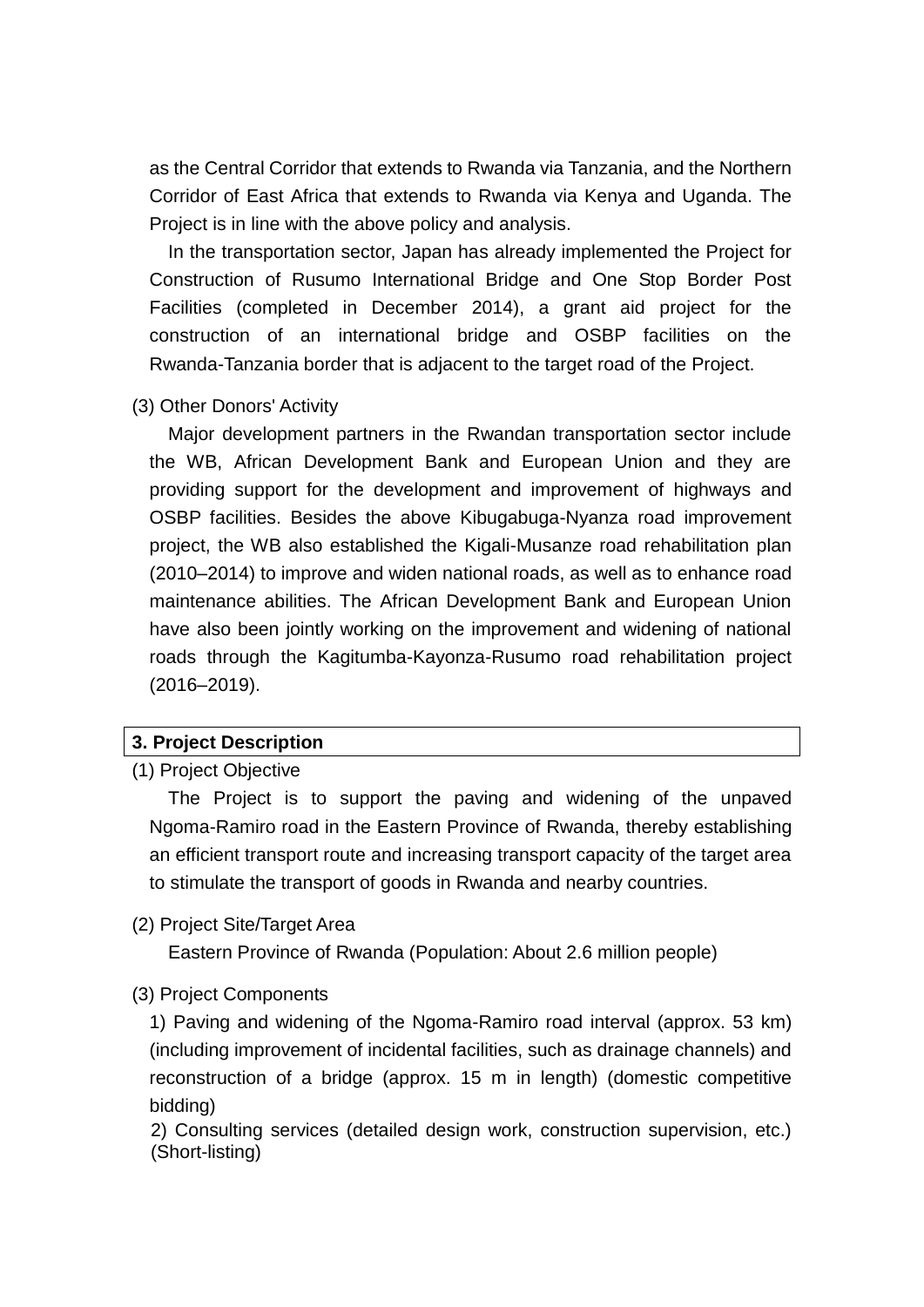(4) Estimated Project Cost (Loan Amount)

Total Project Cost: 10,265 million yen (Loan Amount: 7,670 million yen)

(5) Schedule

February 2018 to July 2023 (67 months in total). The project completion is defined as the commencement of the service (December 2021).

(6) Project Implementation Structure

1) Borrower: The Government of the Republic of Rwanda

2) Guarantor: None

3) Executing Agency: Rwanda Transport Development Agency (hereinafter referred to as "RTDA")

4) Operation and Maintenance Agency: RTDA

(7) Collaboration and Division of Work with Other Projects, Donors, Etc.

1) Japan's Activity

Japan's ODA loan project, "Rusumo-Kayonza Road Improvement Project," aims to rehabilitate part of the Central Corridor, namely from Rusumo on the Rwanda-Tanzania border to Kayonza in the Eastern Province, while the Project on Capacity Development for International Trade Facilitation in the Eastern African Region, a technical cooperation project, provides support for the proper operation of OSBP facilities on the Rusumo border that have been developed through Japan's grant aid program. These projects have resulted in the enhanced transportation capacity of the Central Corridor. In combination with this, the Project is expected to create synergy to stimulate the transport of goods in Rwanda and nearby countries through the Central Corridor by providing easier access to Burundi and the Democratic Republic of the Congo. 2) Other Donors' Activity

The Project is to be implemented through co-financing with the WB, which will finance the Kibugabuga-Nyanza road improvement project (approx. 66 km), targeted at the section connected to the target area of the Project on National Road 6.

(8) Environmental and Social Considerations/Poverty Reduction/Social **Development** 

1) Environmental and Social Considerations

(i). Category: B

(ii). Reason for Categorization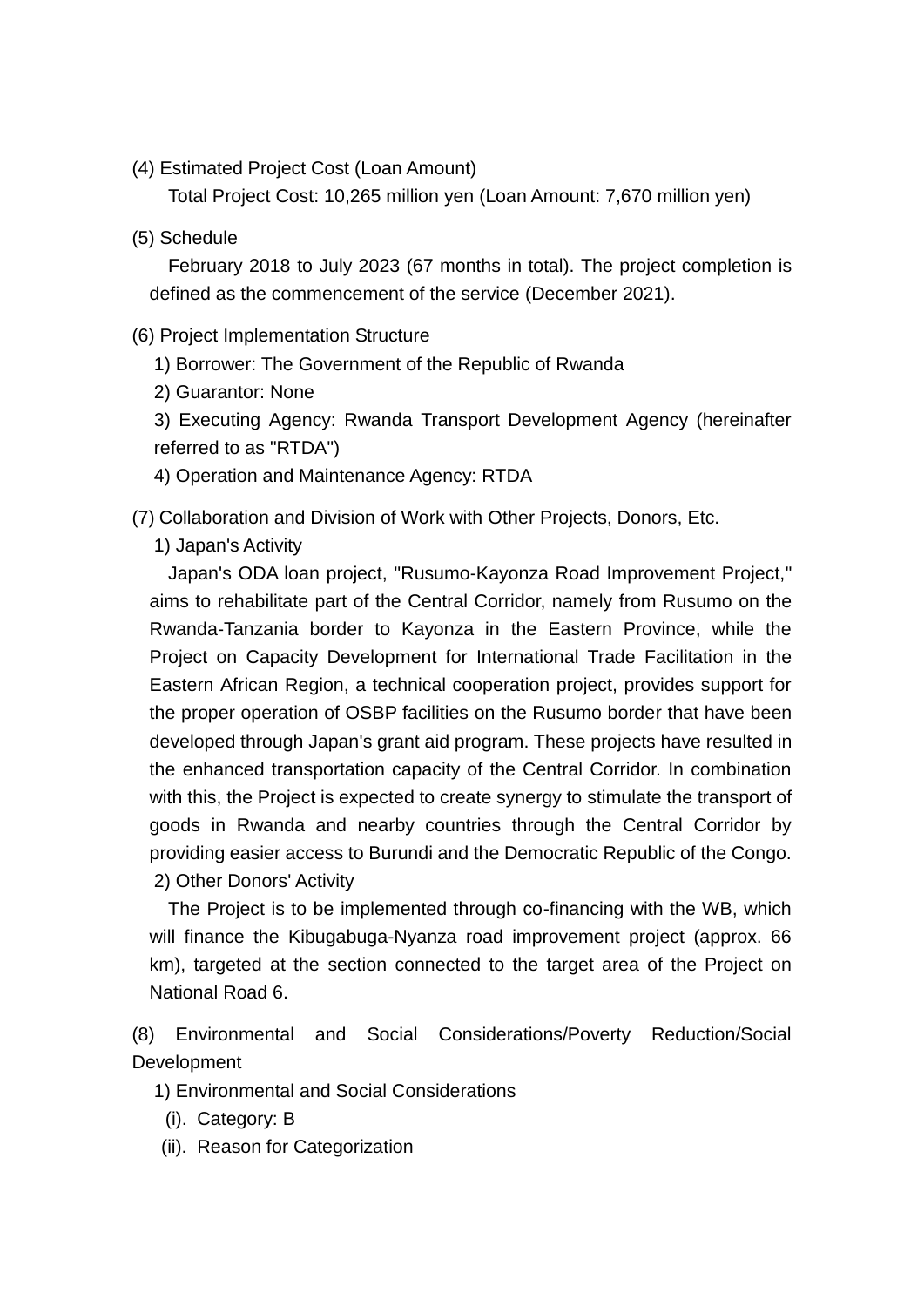The Project is classified as Category B because it does not correspond to a large-scale project of the road sector as set out in the JICA Guidelines for Environmental and Social Considerations (published in April 2010, and hereinafter referred to as "JICA Guidelines"), and it is therefore judged that the adverse impact on the environment will not be serious. In addition, the project site is not likely to cause, or located in a region likely to suffer from, such impact as set out in the JICA Guidelines.

(iii). Environmental Permit

An Environmental and Social Impact Assessment (ESIA) report related to the Project was approved by the Rwanda Development Board (RDB) in August 2017.

(iv). Anti-Pollution Measures

During the construction, measures are to be taken to minimize adverse impacts on the quality of air and water, noise level, waste, etc., by sprinkling water, properly maintaining equipment, planting trees to prevent soil runoff, treating effluents from construction sites and workers' camps, using low-noise equipment, appropriately disposing of waste arising from construction sites and workers' camps, and so on. Anti-pollution measures will also be taken after the commencement of the service, by planting trees around the edges of the road site, limiting the speed of vehicles, and so on. (v). Natural Environment

The project site is not located in or around sensitive areas such as national parks. While there are lakes, marshes, etc., around the target area, necessary bridges, culverts and drainage channels are to be set up and waste will be properly collected and disposed of. Therefore, the Project is likely to have minimal adverse impact on the natural environment.

(vi). Social Environment

The Project will require land acquisition of about 9 ha and resettlement of 38 people in six households. The land acquisition and resident relocation will be implemented as per the Resettlement Action Plan to be developed in accordance with the Rwandan procedures and the JICA Guidelines. None of the affected residents opposed the Project at a meeting with local residents. (vii). Other/Monitoring

During the construction period, the contractor and the RTDA will monitor the quality of air and water, waste, level of noise, etc. After the commencement of the service, the RTDA and the contract maintenance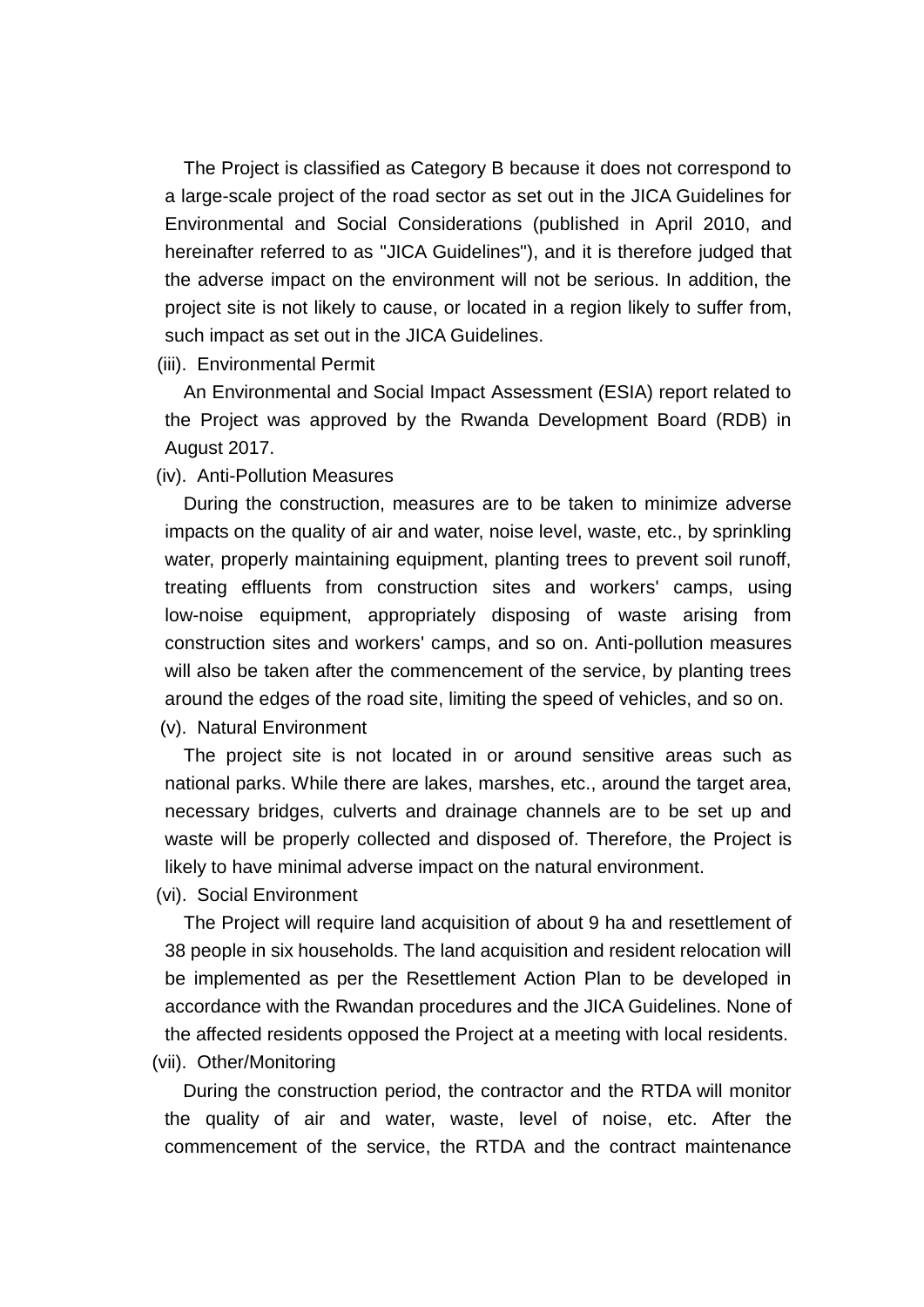company will monitor the quality of air, etc. Moreover, the RTDA and other relevant organizations will monitor the resettlement process and its impact on the livelihood of local people before, during, and after the construction period.

- 2) Cross-Cutting Issues: None in particular
- 3) Gender Categorization: Gender Informed (Significant)

<Activity Content and Reason for Classification>

The Project is classified as GI (S) because it aims to employ affected local residents (women constitute more than one-third) and there are plans to implement activities to raise public awareness in relation to the provision of proper sanitation facilities for employees, equal pay for men and women and other considerations.

(9) Other Important Issues

None in particular

| 4. Targeted Outcomes |  |
|----------------------|--|
| .                    |  |

(1) Quantitative Effects

1) Outcomes (Operation and Effect Indicators)

|                                  |                        | Target (2023)       |
|----------------------------------|------------------------|---------------------|
| <b>Indicators</b>                | <b>Baseline</b>        | [Expected value two |
|                                  | (Actual value in 2015) | years after project |
|                                  |                        | completion]         |
| Average daily traffic on the     |                        |                     |
| Ngoma-Ramiro Road (vehicles/day) | 593                    | 1,821               |
| $*$ 4                            |                        |                     |
| Travel time between Ngoma and    |                        |                     |
| Ramiro (hours) *2                | 1.88                   | 1.25                |

\*1: Based on a survey of the actual condition conducted on Ngoma and Ramiro intersections (September 2016)

\*2: Measured between 9:00 and 17:00

(2) Qualitative Effects

The Project is expected to promote regional economic integration, improve traffic safety, boost trade, stimulate the economy of the region around the target road of the Project, reduce transportation cost, reduce congestion in the city of Kigali, and increase the number of passengers and amount of cargo travelling on the target road section.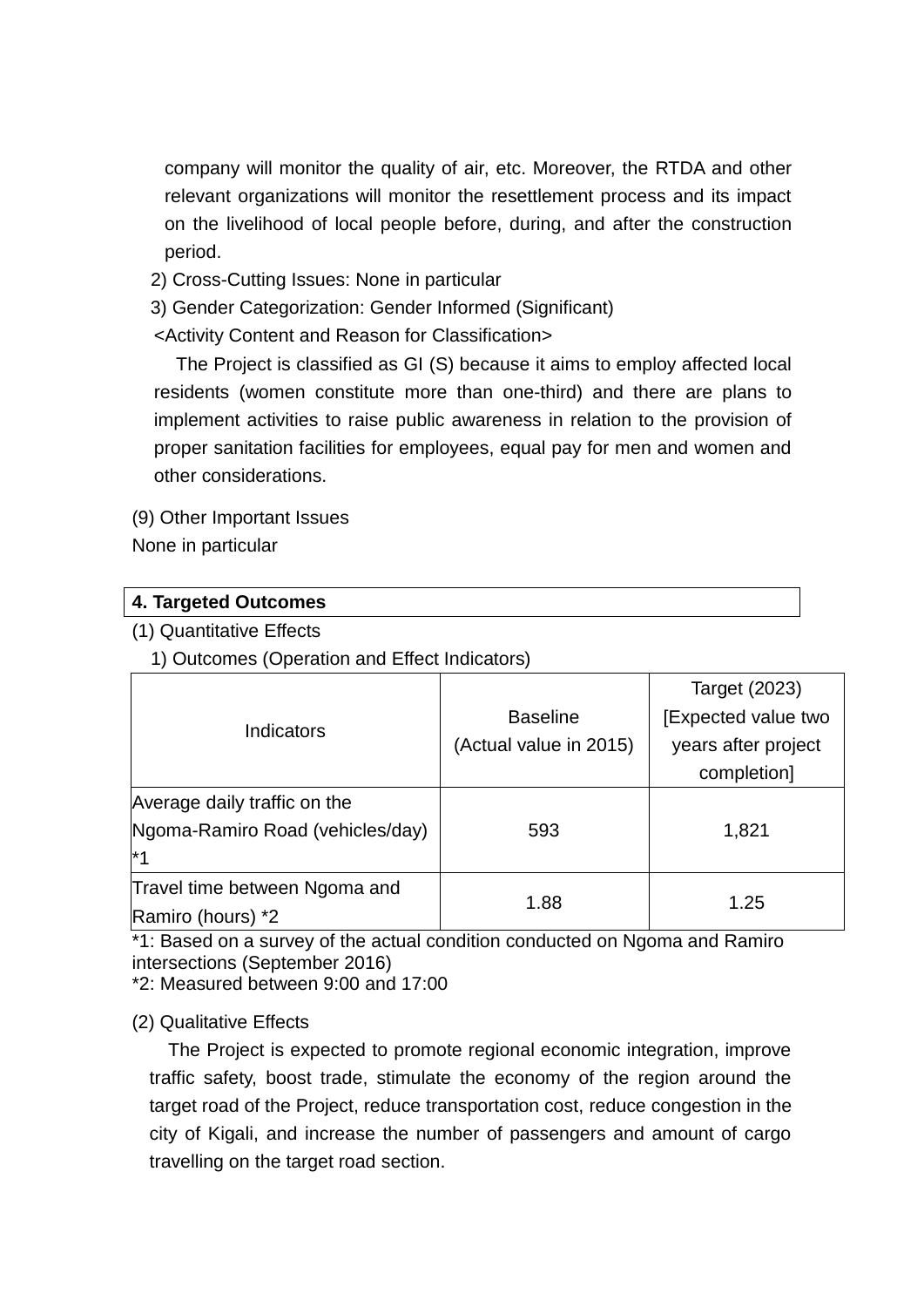(3) Internal Rate of Return (IRR)

Based on the conditions below, the economic internal rate of return (EIRR) of the Project is 22.9%. Since the Project will construct a road that will not collect tolls, the financial internal rate of return (FIRR) is not calculated.

[EIRR]

- ・ Cost: Project cost (excluding tax) and road maintenance cost (Difference from the current amount of road maintenance cost)
- ・ Benefit: Reduced travel cost, travel time required, etc.
- Project Life: 20 years

# **5. Preconditions and External Factors**

(1) Precondition: Land acquisition and resident relocation shall be implemented as planned.

(2) External Factor: The project financed by the WB shall be implemented as planned.

## **6. Lessons Learned from Past Projects**

(1) Lessons Learned from Past Projects

The ex-post evaluation (2005) of Japan's ODA loan to Peru in the Rural Highway Rehabilitation and Improvement Project (approved in 1996) pointed out that appropriate attention was paid to the operation and maintenance of the project and surface deterioration caused by overloading was dealt with by repairing pavement surface early and setting up weight inspection stations. One of the lessons learned is that measures against overloading should be taken in similar road improvement projects as well.

(2) Application of the Lessons Learned to the Project

While greater emphasis is now being placed on measures against overloading as a nationwide policy, it is highly likely that the target road of the Project will also be used by overloaded vehicles. It has been confirmed that mobile axle load scales, set up and owned by the RTDA, will be used to ensure proper operation and maintenance.

## **7. Evaluation Result**

The Project is consistent not only with the development themes and policies of the Government of Rwanda, but also with the assistance policies of Japan